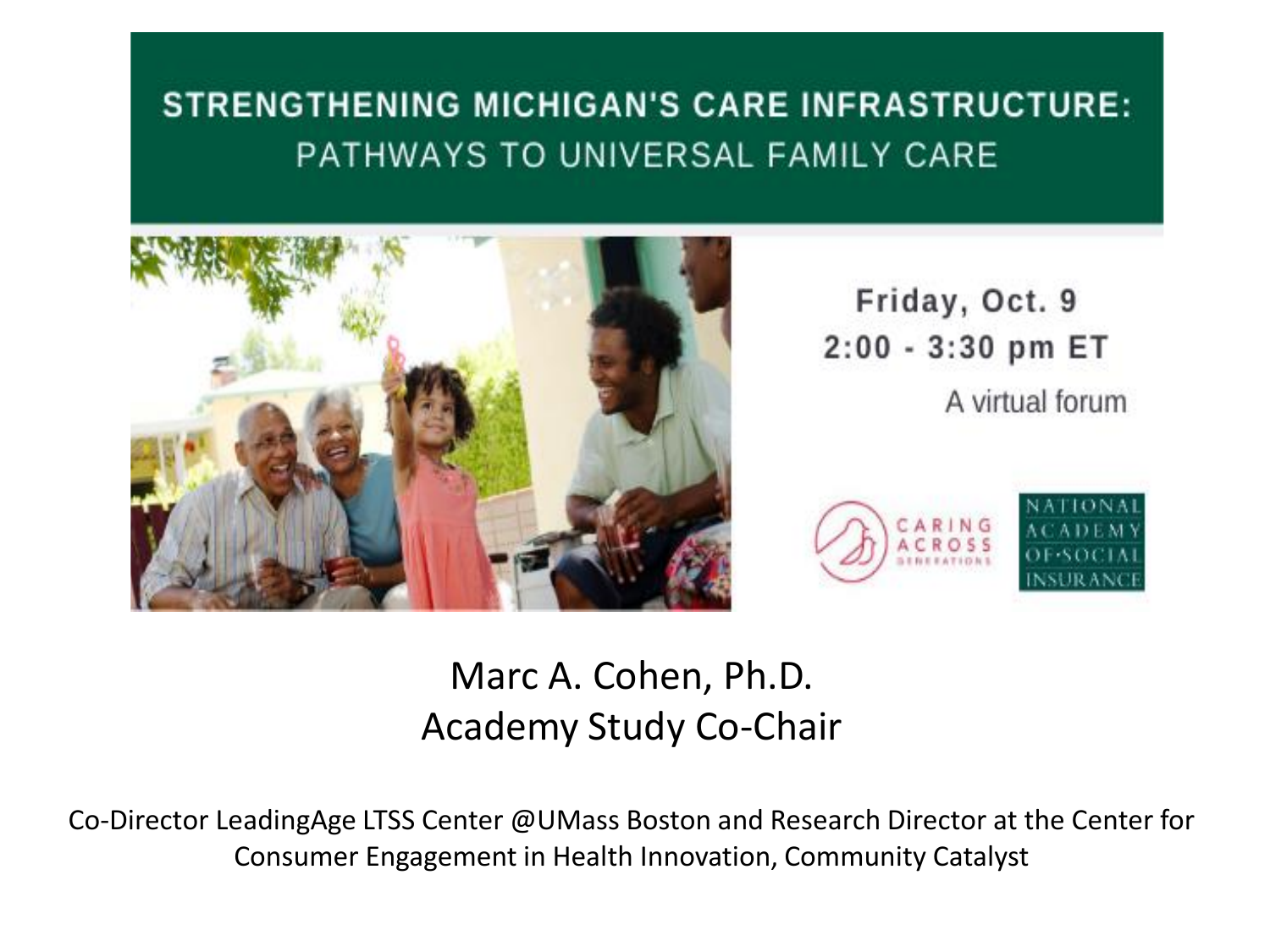# Purpose

- Describe LTSS Financing Challenge and Solutions
	- The case for Action
	- The advantages of a social insurance
	- Key decision points for states
- Describe Universal Family Care Solution
	- An integrated System
	- Holistic approach to Care policy
	- Advantages of Program



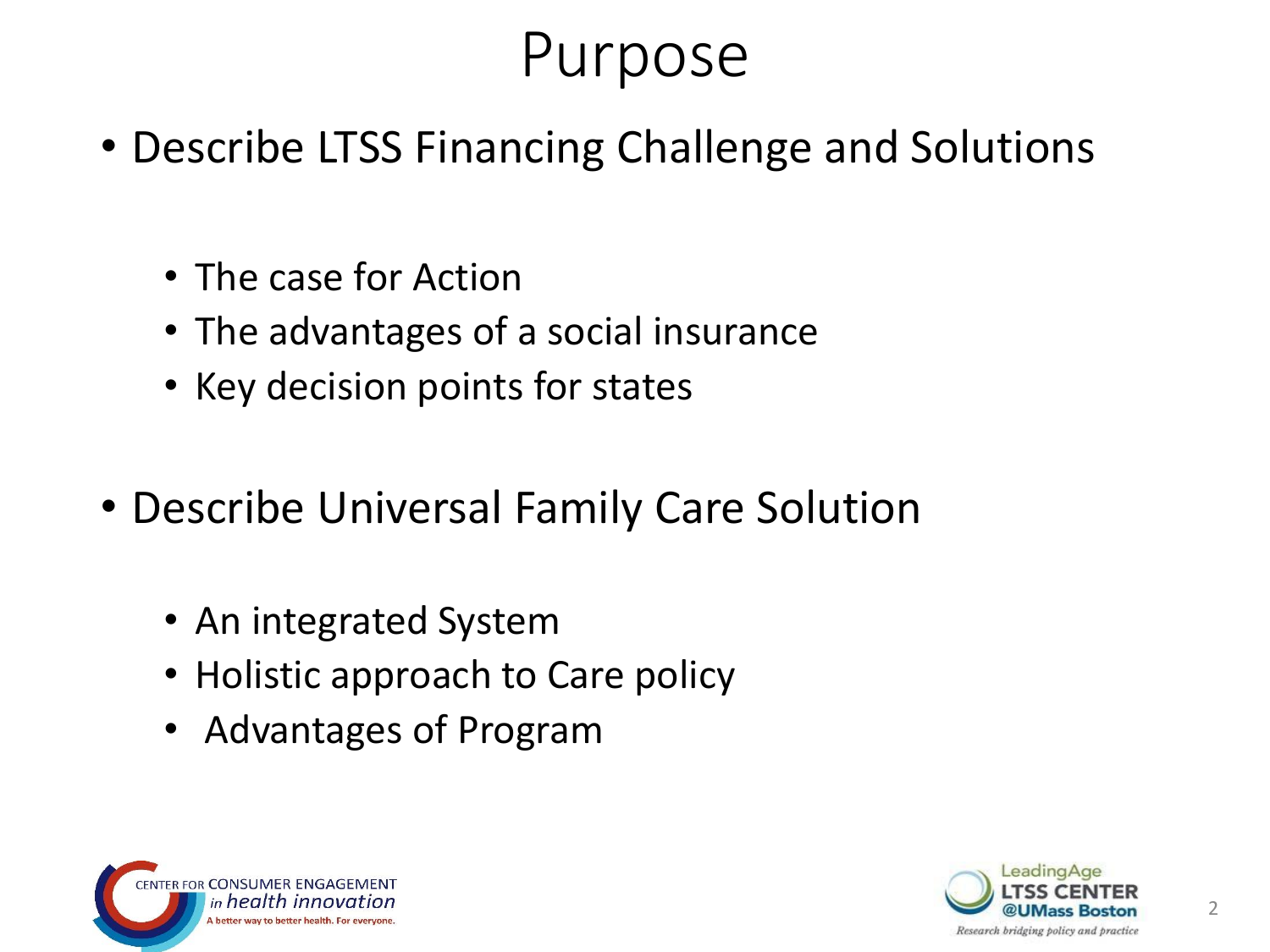## The Case for Action

• LTSS needs are growing even as families are becoming less able to deal with them

• Current system leaves most families paying out-ofpocket when need

• States are left holding the bag



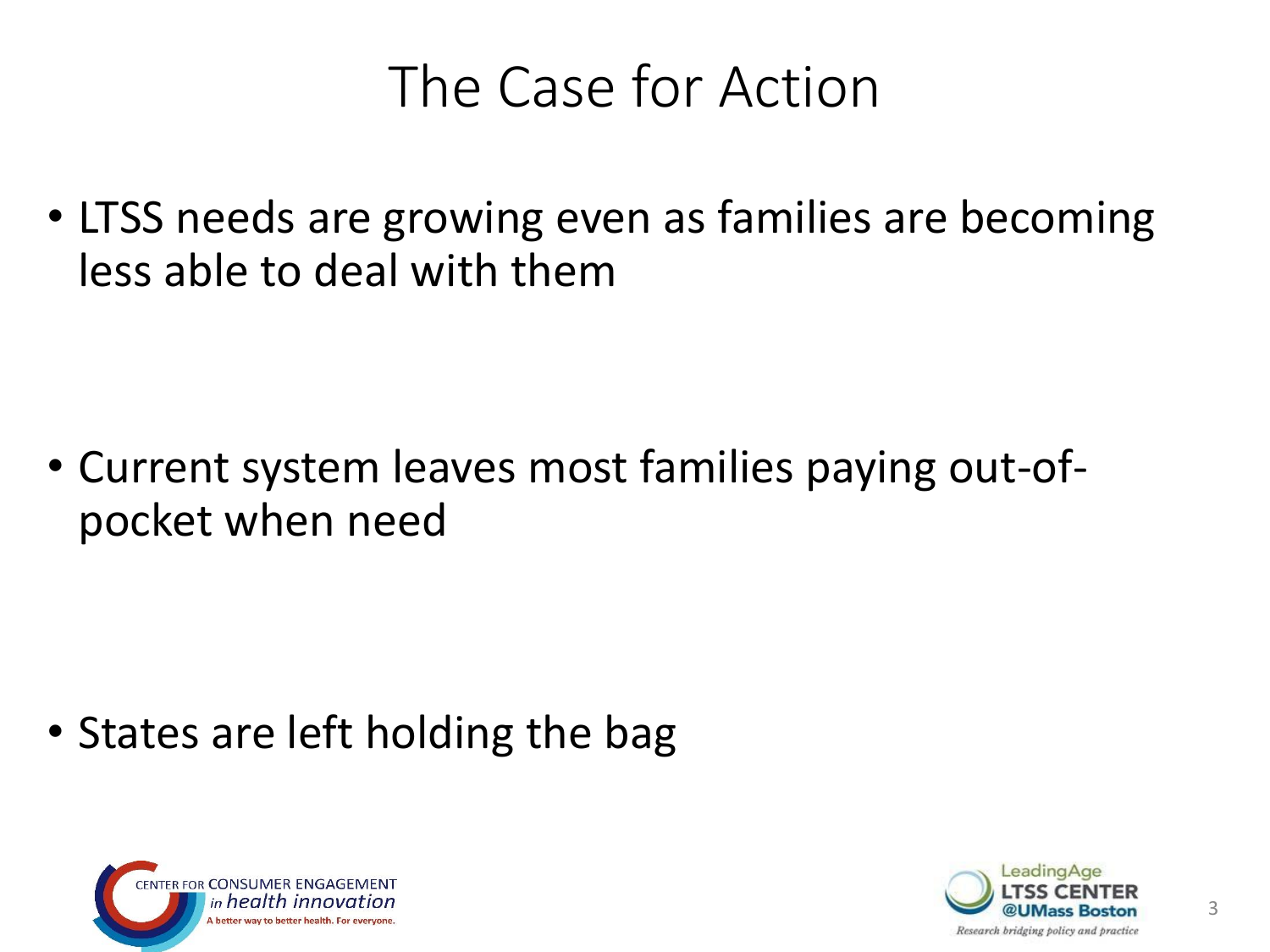Universal LTSS Could Support and Strengthen Families

- Social insurance could provide universal, affordable LTC coverage
	- Lack of affordable insurance mechanism for vast majority of Americans
	- Social insurance contributions would be generally more affordable than private insurance premiums today
	- Coverage designed to be nearly universal for the workforce, for all adults, or for society as a whole.
	- Contribution is **less than \$40** from the average worker's monthly earnings
- Stakeholders can certainly benefit from universal LTSS
	- Seniors, families and people with disabilities
	- Employers and workers
	- State governments
	- **Insurers**



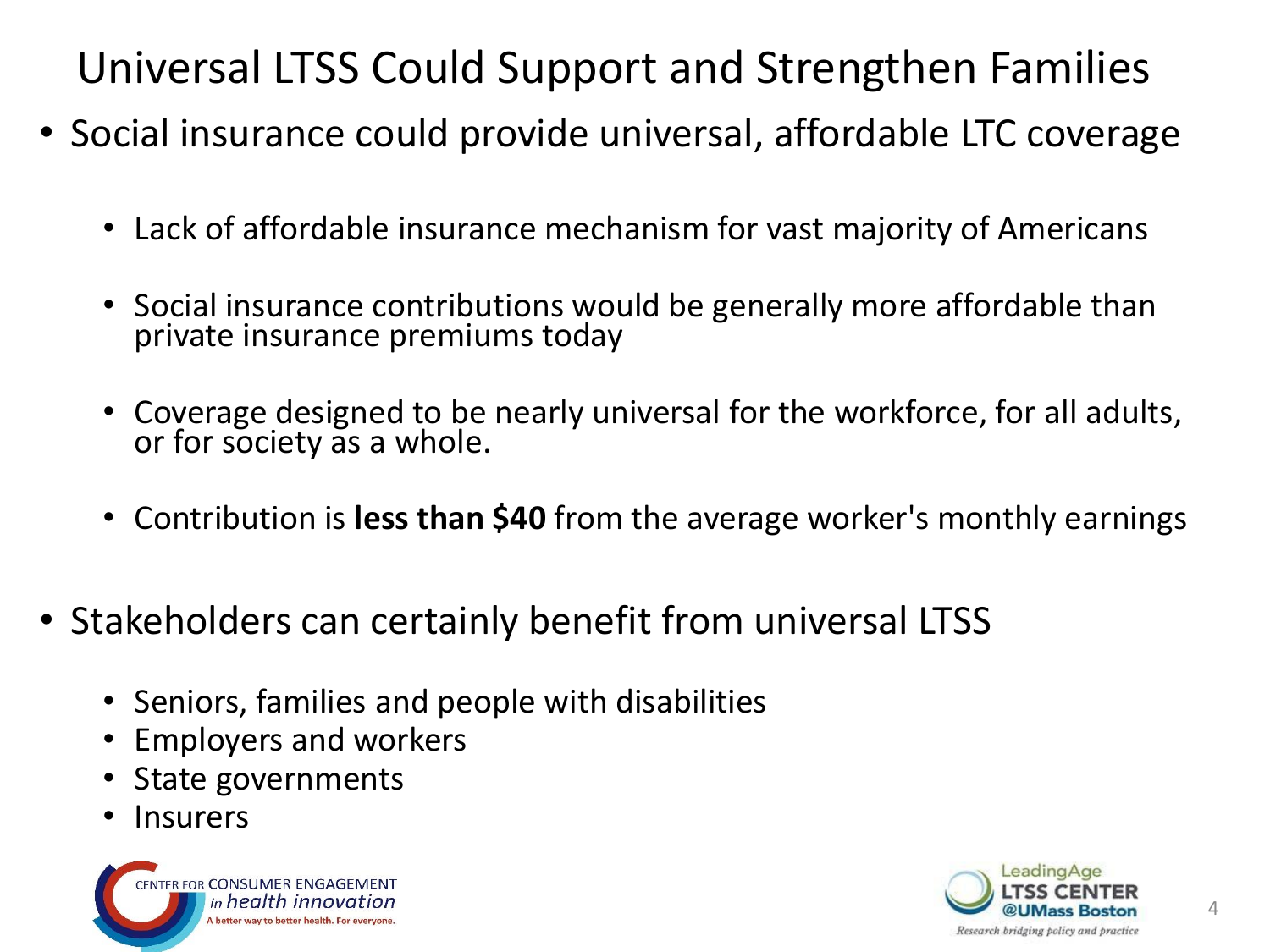### Core LTSS Decision Points for States

- Eligible population
- Timing and duration of coverage
- Who would benefit from alternative coverage durations and start times?
- Program Financing
	- Medicare payroll tax base
	- Medicare investment tax base
	- Medicare total tax base
	- Social Security tax base
	- Dedicated tax on personal income tax base
- Issues to consider in choosing funding source
	- Size of tax base
	- Affordability for the insured
	- Connection with program benefits
	- Fiscal sustainability
	- Political sustainability



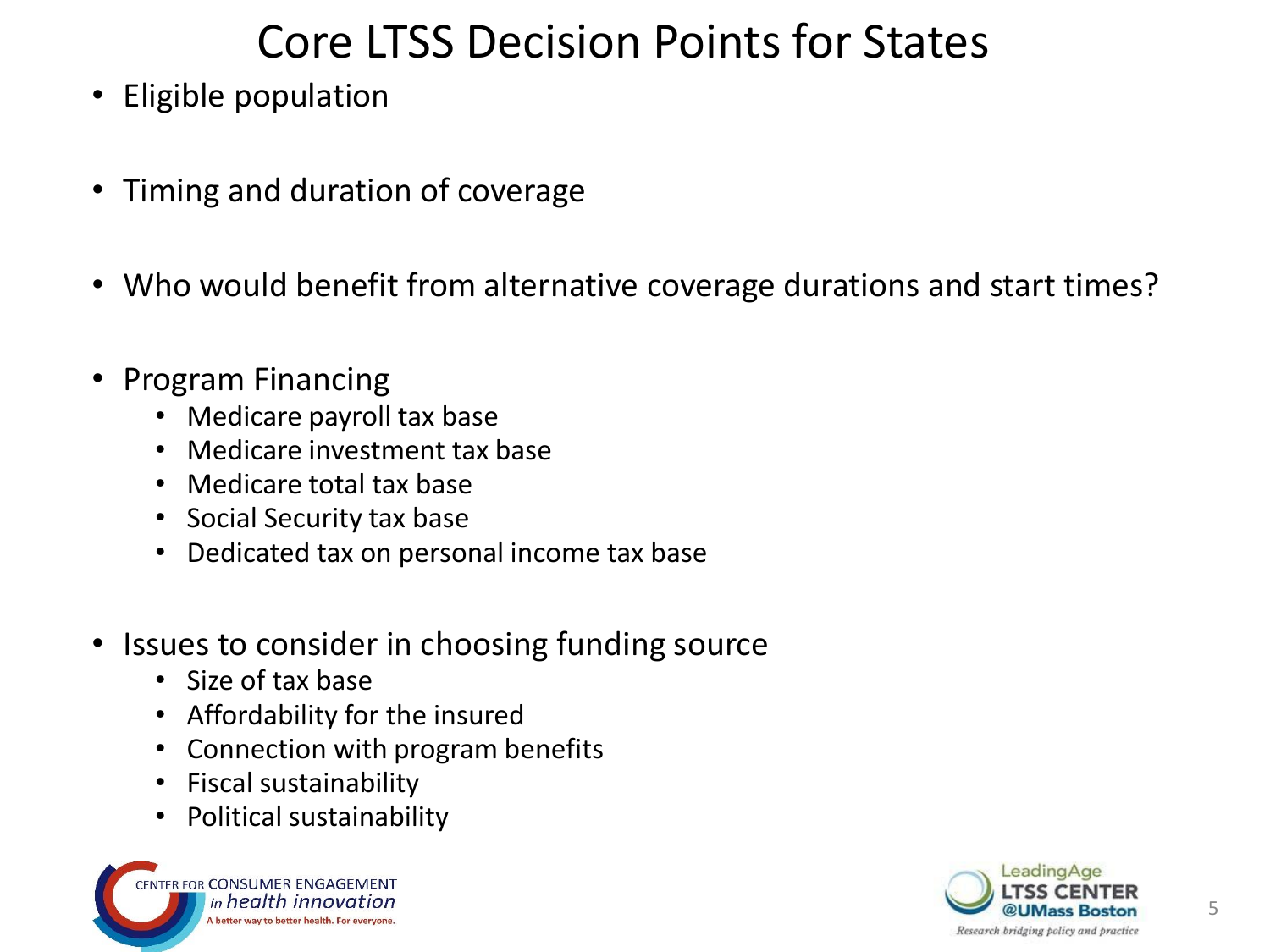#### Universal Family Care: Care Needs Occur over the Life Course







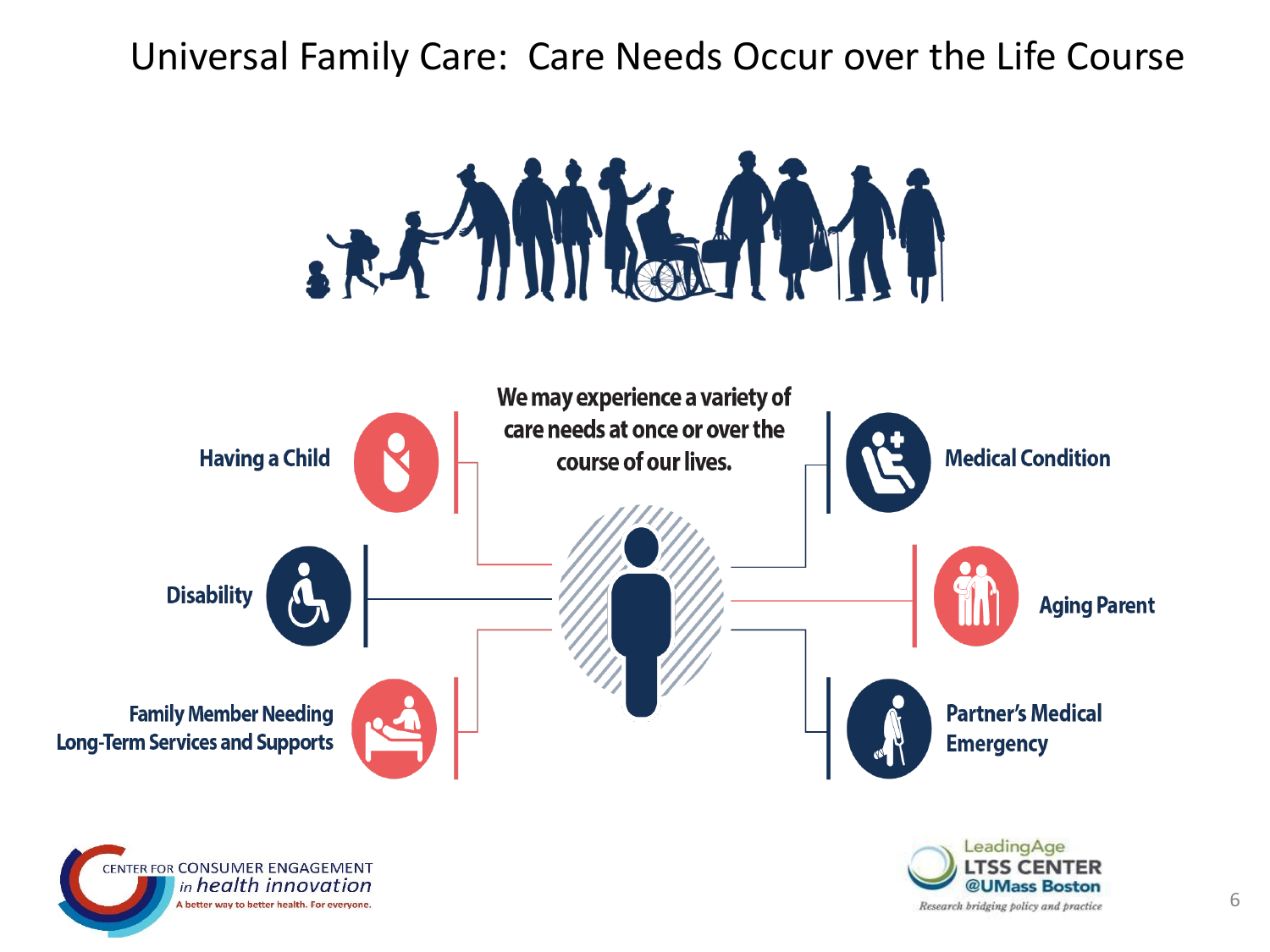Universal Family Care: One Integrated Insurance System for Family Care Supports

- New social insurance program to which everyone would contribute while they are working and from which everyone would benefit.
- Integrated earned benefit covering care needs across life course:

**EARLY CHILD CARE AND EDUCATION (ECCE) PAID FAMILY AND MEDICAL LEAVE (PFML)** ONG-TERM SERVICES AND SUPPORTS (LTSS)

- Our families experience these needs and risks as interconnected and not in isolation.
- There are synergies to addressing them together.



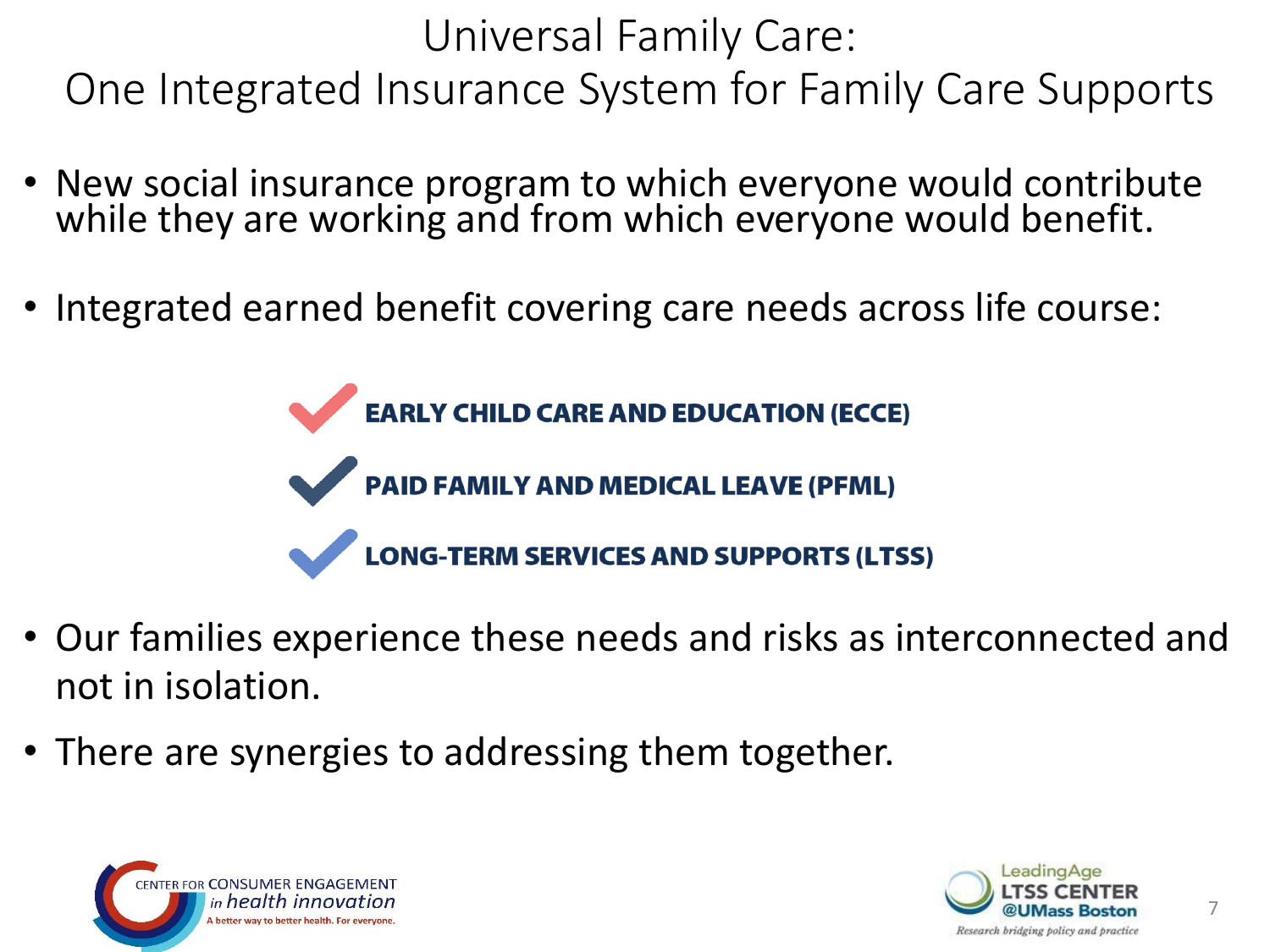## Pillars of Universal Family Care

- Work is the foundation
	- $\triangleright$  Everyone who is working contributes and the program enables people to work.
- Single Access Point for Variety of Care Needs ➢Supports change as care needs change.
- Flexible and Portable
	- ➢Covers people across jobs, including 1099 income, across the life course as needs change.
- Invests in Care Workforce ➢Compensation, labor protections, career ladders.



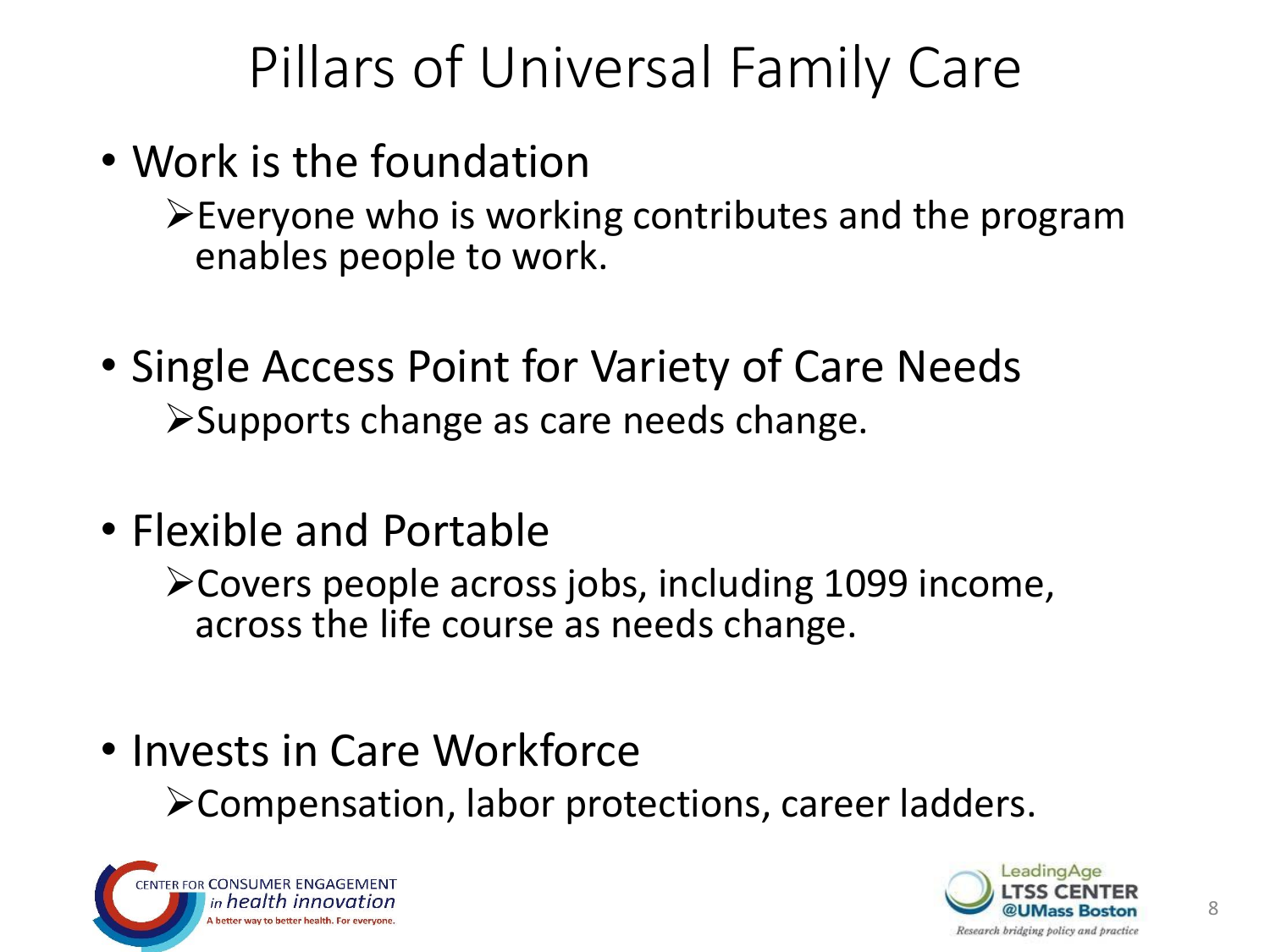Advantages of an Integrated and Universal Approach

• Universality: We all juggle work and care

 $\triangleright$  Not just those with low incomes

• It is an efficient way to pay for care

 $\triangleright$  Families pay a little from each paycheck rather than a lot during time of crisis

• It is Family Friendly

 $\triangleright$  Allows families to focus on one other during care episodes

• One Stop Shop

 $\triangleright$  Less red tape for families and states due to single access point, lack of means testing



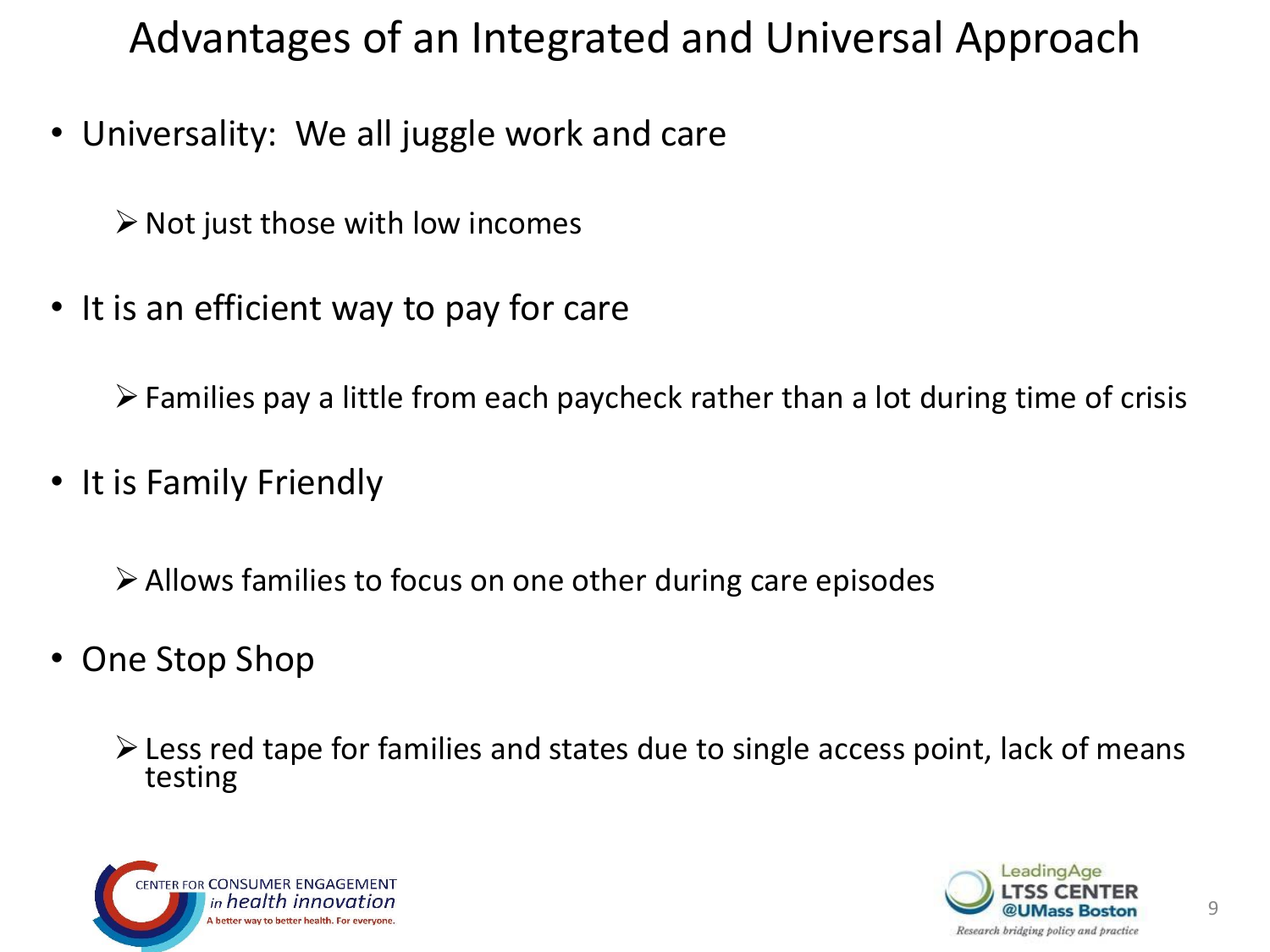### Initial Estimates for Program Financing

| <b>UFC Program</b>                                                                                            | <b>Social</b><br><b>Security</b><br><b>Payroll</b><br><b>Tax Rate</b> | <b>Income</b><br><b>Tax Rate</b> | <b>Medicare Tax</b>   |                                                          | <b>Medicare Tax</b>                  |                                                      |                                  |
|---------------------------------------------------------------------------------------------------------------|-----------------------------------------------------------------------|----------------------------------|-----------------------|----------------------------------------------------------|--------------------------------------|------------------------------------------------------|----------------------------------|
|                                                                                                               |                                                                       |                                  | (if payroll tax only) |                                                          | (if payroll & investment income tax) |                                                      |                                  |
|                                                                                                               |                                                                       |                                  | Payroll tax<br>rate   | <b>Additional rate</b><br>on earnings ><br>\$200k/\$250k | Payroll tax<br>rate                  | Additional<br>rate on<br>earnings ><br>\$200k/\$250k | Investment<br>income tax<br>rate |
| <b>ECCE: NAS Illustrative</b><br><b>Package</b><br><b>PFML: Family Act</b><br><b>LTSS: Front-End Coverage</b> | 2.02%                                                                 | 1.48%                            | 1.55%                 | 0.66%                                                    | 1.44%                                | 0.61%                                                | 2.56%                            |





10